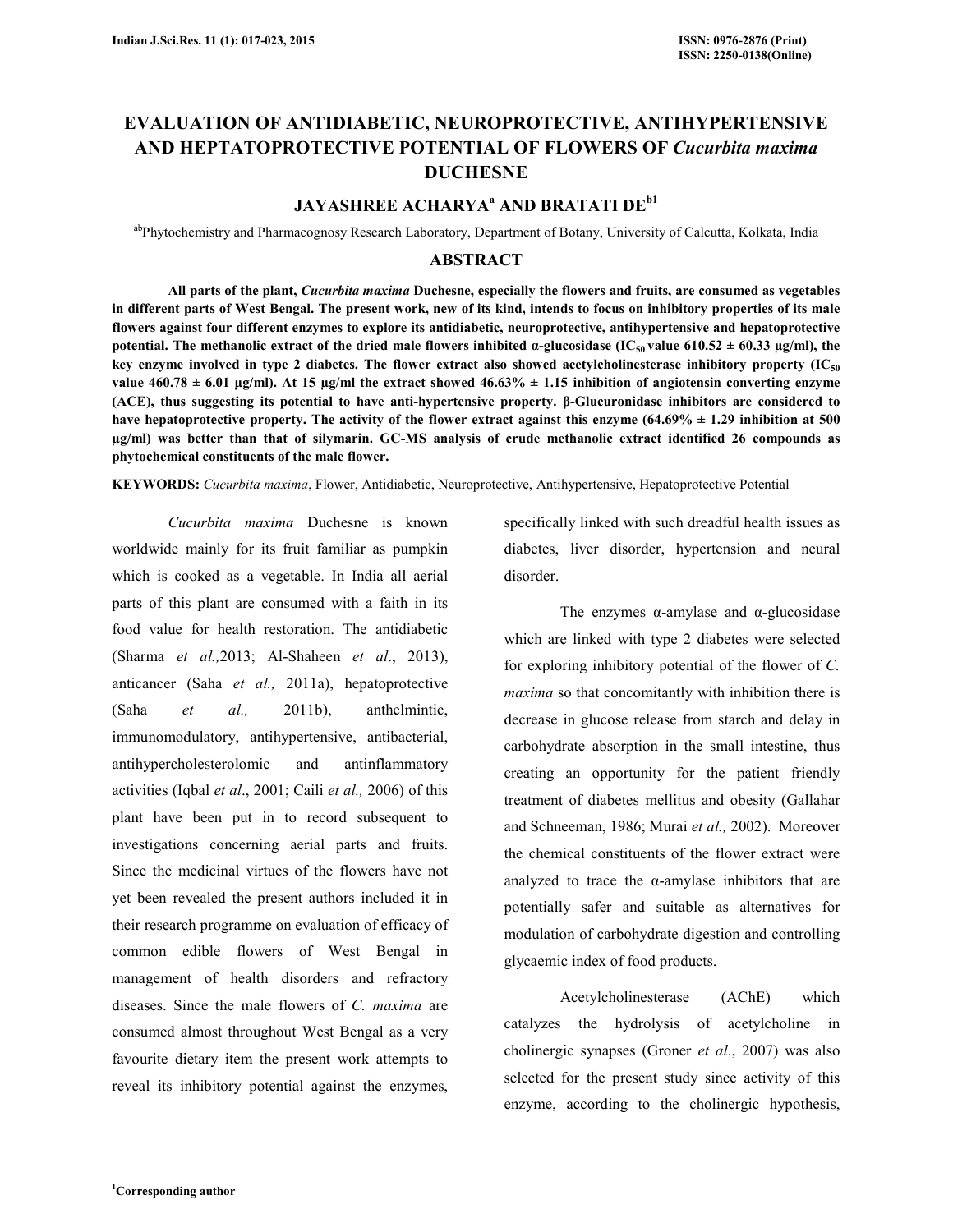leads to memory impairment in the patients of Alzheimer's Disease (AD) by causing a deficiency in cholinergic function i.e. by reducing the availability of acetylcholine (ACh) in the neuronal synaptic cleft in the brain. In view of this, the present work attempts to identify AChE inhibitors in the flower extract so that on its use there can be enhancement of cholinergic functions and used in the treatment of Alzheimer's Disease (AD) with least side effect (Howes and Houghton, 2003).

 Antagonism to another important enzyme, angiotensin converting enzyme (ACE), was also considered for the present study since ACE inhibition is commonly used in therapy to reduce morbidity and mortality of patients suffering from hypertension and related diseases (Miguel *et al*.,2009).

 For exploring the hepato-protective potential of a plant, whether edible or not, evaluation of its efficacy as a β-glucuronidase inhibitor is suggested (Shim *et al*.,2000) since β-glucuronidases in mammals hampers glucuronidation which is a major detoxification process by which metabolites are excreted from the body, unless hydrolyzed by the intestinal enzyme β-glucuronidase (Fior *et al*., 2009). As such β-glucuronidase inhibitory potential of the flower of *C.maxima* was also tested.

## **MATERIALS AND METHODS**

 The specimens, i.e. the male flowers of *Cucurbita maxima* Duchesne, of the angiospermic family Cucurbitaceae, were collected from local market of Chandannagar in Hooghly district of West Bengal state and its taxonomic identity was authentically ascertained. The specimens were washed under running water and then sun dried. The dried flowers were powdered and extracted with methanol by reflux for 5 hours. The organic solvent

after filtration was evaporated to dryness and the crude extract obtained. The methodology for assessing inhibitory potential of the extract is presented enzyme wise in the following.

# **α-GLUCOSIDASE ASSAY**

 α-Glucosidase inhibitory property was assayed by modifying the method of Kwon et al. (2008) wherein *p*-Nitrophenyl α-D-glucopyranoside was used as the substrate. A solution  $(0.006\%)$  of  $\alpha$ -Glucosidase (ex. microorganism) was prepared in 0.02 M phosphate buffer (pH 6.3). In each set 0.034 ml of methanolic extract of flower, 0.11 ml of Phosphate Buffer (pH 6.3) and 0.034 ml of enzyme were mixed. After 1 hour of incubation at 25° C, 0.17 ml of p-nitrophenyl α-D-glucopyranoside was added. Again the reaction mixture was incubated for 30 min at 30° C. The enzyme reaction was stopped by adding 0.5 ml of  $1(M)$  Na<sub>2</sub>CO<sub>3</sub> solution. Blank set consisted of 0.034 ml of buffer instead of enzyme. The control set was prepared by adding methanol instead of flower extract. The optical density was measures at 405 nm spectrophotometrically. Percentage inhibition was calculated by using the formula: [(Control OD - Test OD)/control OD]×100.

### **AChE ASSAY**

 Acetylcholinesterase (AChE) inhibitory property was assayed following the method of Ellman (1961) with necessary modifications. AChE from electric eel was used for assay. Different concentrations of methanolic extracts of flower (0.01ml) were added to 0.02 ml AChE and 1ml of buffer. The reaction was started by adding 0.01 ml 0.5 mM 5,5' dithiobis (2 nitrobenzoic acid) (DTNB) and 0.02 ml of 0.6mM acetylthiocholine iodide solution. The reaction mixture was incubated at  $37^{\circ}$ C for 20 minutes. The optical density was recorded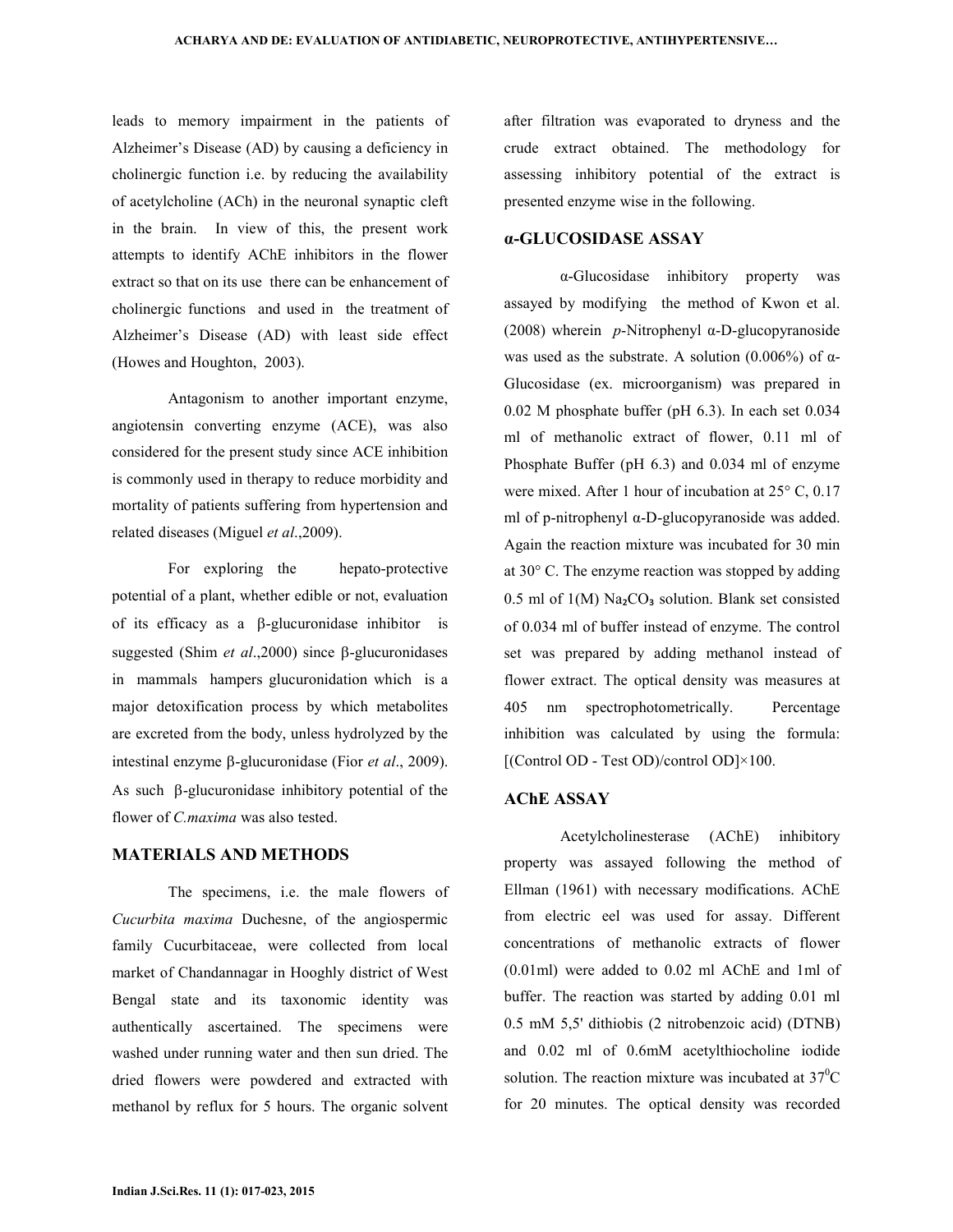instantly at 412 nm. The percentage inhibition of AChE activity by plant extract was calculated accordingly.

### **ACE ASSAY**

 ACE (Angiotensin Converting Enzyme) inhibitory activity was assayed using the method of Cushman and Cheung, 1971 with suitable modifications. As much as 15µl of methanolic flower extract was incubated with 250 µl of 200 mM borate buffer (pH 8.3) containing 2(M) NaCl and 7 mM hippuryl-L-histydyl-L-Leucine (HHL). To this mixture was added ACE from rabbit lung (100 mU)  $(15µ)$  and 20 µl distilled water and the reaction mixture was incubated at 37°C for 30 minutes. The reaction was stopped with 250 µl of 1 (N) HCl. The hippuric acid formed was extracted with ethyl acetate (1500 µl). After evaporation of ethyl acetate (1000 µl), hippuric acid was redissolved in 500 µl of distilled water and measured spectrophotometrically at 228 nm. The activity of each sample was tested in triplicate.

## **β-GLUCURONIDASE ASSAY**

 β-Glucuronidase inhibition assay was carried out following the method of Kim *et al.*(1999). β-Glucuronidase (50 µl) from bovine liver (6666.6 units/ml in 0.1M phosphate buffer, pH 7.0) and 420  $\mu$ l of the flower extract of 500  $\mu$ g/ml concentration in 0.1M phosphate buffer (pH 7.0) were pre-incubated at 37°C for 15 minutes. Following the pre-incubation, 15 µl of β-glucuronidase and p-nitrophenly-β-Dglucuronide (3.15 mg/ml in 0.1 M phosphate buffer, pH 7.0) was added and incubated at 37°C for 50 minutes. The colour developed was read at 405 nm in a spectrophotometer.

# **DETERMINATION OF IC50 VALUES**

 Regression equations were prepared from the concentrations of the extracts and percentage inhibition in different systems of assay i.e., AChE inhibitory assay,  $\alpha$ -amylase and  $\alpha$ -glucosidase inhibitory assay.  $IC_{50}$  values were calculated from these regression equations. A lower  $IC_{50}$  value indicates higher enzyme inhibitory activity.

### **GC-MS ANALYSIS**

 GC-MS analysis was carried out following the method of Kind *et al*. (2009) with little modification. HP-5MS capillary column (Agilent J & W; GC Columns (USA) (length 30 m plus Duraguard 10 m, diameter 0.25 mm narrow bore, film 0.25 µm) was used. The analysis was performed under the following oven-temperature - programme: injection in sandwich mode with fast plunger speed without viscosity delay or dwell time, oven ramp 60ºC (1 minute hold) to 325ºC at 10ºC/minute, 10 minute hold before cool – down, 37.5 minute run time. The injection temperature was set at 250º C; the MS transfer line at 290º C and the ion source at 230º C. Helium was used as the carrier gas at a constant flow rate of 0.723ml / min (carrier linear velocity 31.141 cm/sec). The dried extracts were derivatized after using methoxyamine hydrochloride (20 mg/ml in Pyridine) and subsequently with N-methyl-Ntrimethylsilyltrifluoroacetamide (MSTFA) to increase volatility of metabolites. 2 µl FAME (Fatty Acid Methyl Esters) markers [a mixture of internal Retention Index (RI) markers was prepared using fatty acid methyl esters of C8, C10, C12, C14, C16, C18, C20, C22, C24 and C26 linear chain length, dissolved in chloroform (HPLC) at a concentration of 0.8 mg/ml (C8-C16) and 0.4 mg/ml (C18-C30)] was added (Kind *et al*. 2009). Derivatized samples (1 µl) were injected via the split mode (Split ratio 1:5) onto the GC column. Prior to analysis the method was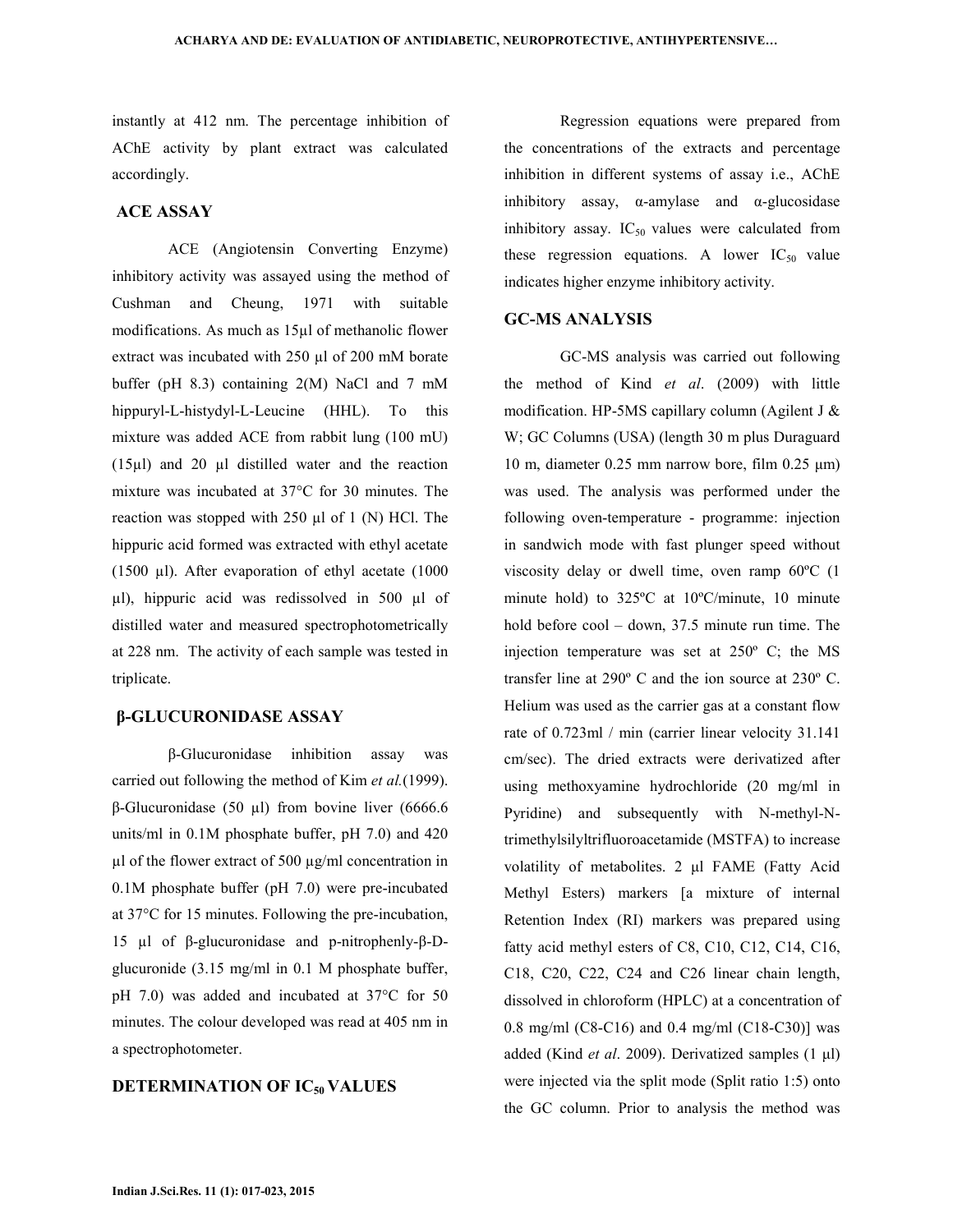calibrated with the FAME standards available with the Fiehn GC / MS Metabolomics library (2008) (Agilent ChemStation, Agilent Technologies Inc., Wilmington, USA). Automated mass spectral deconvolution and identification system (AMDIS) was used to deconvolute GC-MS results and to identify chromatographic peaks. Identification of the metabolites was carried out by comparing the fragmentation patterns of the mass spectra and retention times with entries of mass spectra and retention time in Agilent Fiehn Library. The relative response ratios of all the metabolites were calculated after normalizing the peak areas of the compounds by extract dry weight.

## **RESULTS AND DISCUSSION**

 Methanolic extract of C*. maxima* flower showed inhibition against the enzyme  $\alpha$ -glucosidase in a dose dependent manner (Fig. 1). The  $IC_{50}$  value calculated was  $610.52 \pm 60.33$  µg/ml (Fig. 3). The flower also inhibited the enzyme AChE. Percentage inhibition was proportionate to the concentration of the extract (Fig. 2). IC50 value for AChE inhibitory activity was  $460.78 \pm 6.01$   $\mu$ g/ml (Fig. 3). The flower extract inhibited the enzyme ACE by 46.63%  $\pm$  1.15 at the concentration of 15 µg/ml (Fig. 4). The flower may as well be considered to have hepatoprotective potential as it inhibited βglucuronidase  $(64.69\% \pm 1.29 \text{ at } 500 \text{ µg/ml})$  (Fig. 4). Silymarin, the commercial inhibitor of βglucuronidase, showed IC<sub>50</sub> value of 794.62  $\mu$ g/ml. The result suggested that the flower extract of *C. maxima* had stronger β-glucuronidase inhibition activity than that of silymarin.



**Figure 1: Inhibition of α-glucosidase by** *C. maxima* **flower extract** 



**Figure 2: Inhibition of acetylcholinesterase by** *C. maxima* **flower extract** 



**Figure 3: α-Glucosidase and AChE inhibition by**  *C. maxima* **flower extract**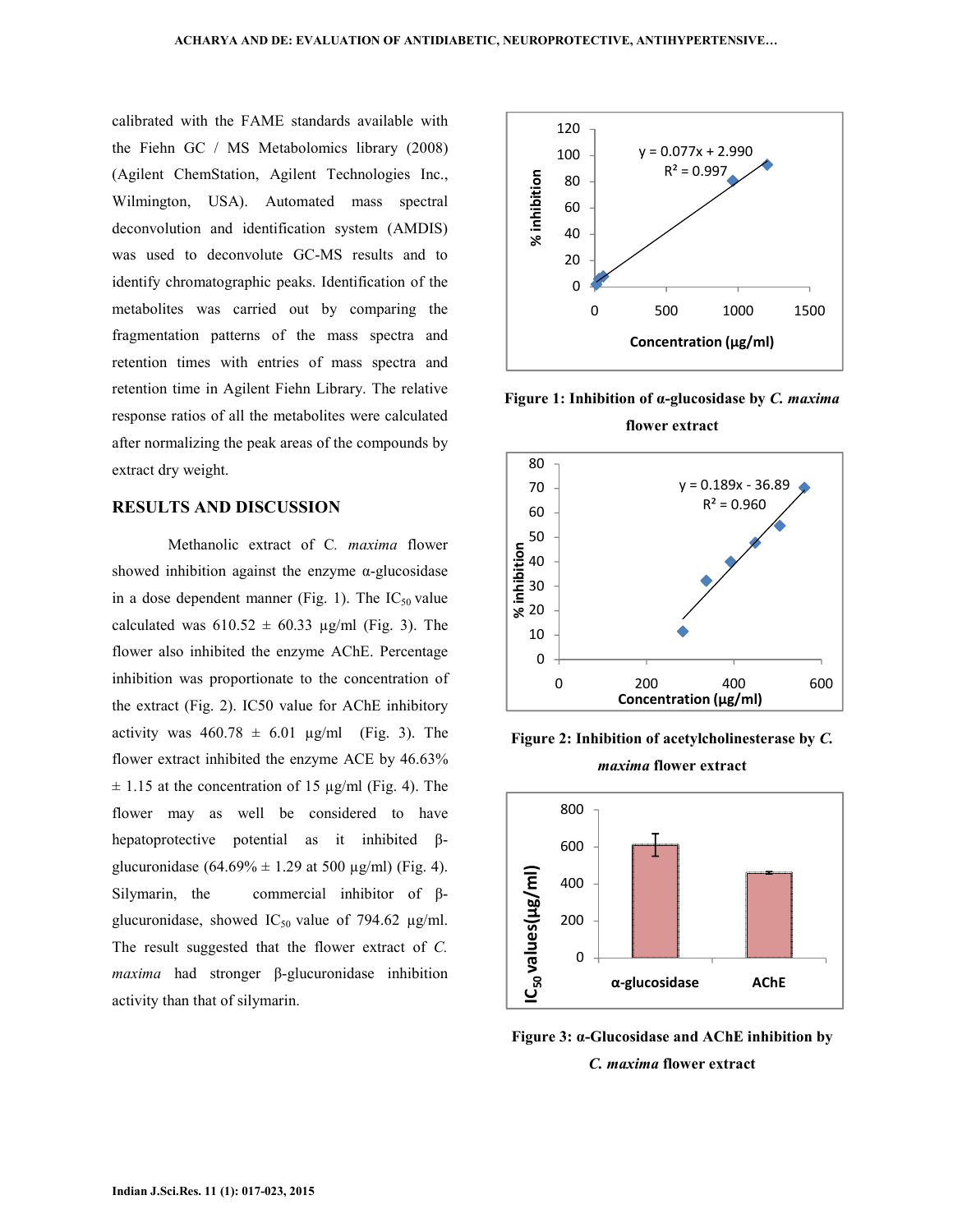

# **Figure 4: β-Glucuronidase and ACE inhibition by**  *C. maxima* **flower extract**

 GC-MS data analysis of the crude flower extract was also performed for exploring the number and nature of compounds present therein. The extract was found to have 26 different types of compounds such as 9 organic acids, 7 sugar and sugar alcohols, 4 amino acids, 5 fatty acids and also porphin (Table 1).

| <b>Metabolites</b> |                         | <b>Expected Rt</b> | <b>Obtained Rt</b> |
|--------------------|-------------------------|--------------------|--------------------|
|                    | Glyceric acid           | 10.74              | 10.86              |
|                    | Glycolic acid           | 7.05               | 6.87               |
|                    | <b>Gluconic acid</b>    | 18.30              | 18.39              |
|                    | 2-Isopropylmalic acid   | 13.84              | 14.01              |
|                    | $L(+)$ Lactic acid      | 6.85               | 7.00               |
| Organic acids      | D-Malic acid            | 12.79              | 12.91              |
|                    | <b>Succinic acid</b>    | 10.51              | 10.59              |
|                    | Tartaric acid           | 14.59              | 14.34              |
|                    | <b>Tartronic acid</b>   | 11.52              | 11.73              |
|                    | <b>Beta-alanine</b>     | 12.04              | 12.11              |
|                    | L-Glutamic acid         | 13.23              | 13.35              |
| Amino acids        | Glycine                 | 10.46              | 10.52              |
|                    | L-Valine                | 9.15               | 9.25               |
|                    | Glycerol                | 9.94               | 10.06              |
|                    | Melezitose              | 29.88              | 29.72              |
| Sugars and         | D-Mannitol              | 17.81              | 17.98              |
| sugar alcohols     | D-Sorbitol              | 17.90              | 18.06              |
|                    | <b>Sucrose</b>          | 24.00              | 24.18              |
|                    | D-(+) Trehalose         | 24.75              | 24.95              |
|                    | D-Threitol              | 12.95              | 13.21              |
|                    | 4-Guanidinobutyric acid | 13.35              | 13.40              |
|                    | 6-Hydroxy caproic acid  | 14.79              | 14.87              |
|                    | Lauric acid             | 12.06              | 11.82              |
| Fatty acids        | Palimitic acid          | 18.86              | 18.94              |
|                    | <b>Stearic acid</b>     | 20.68              | 20.71              |
| Other              | Porphine                | 10.77              | 10.93              |

# **Table 1: Phytochemical constituents of the methanolic extract of the flower**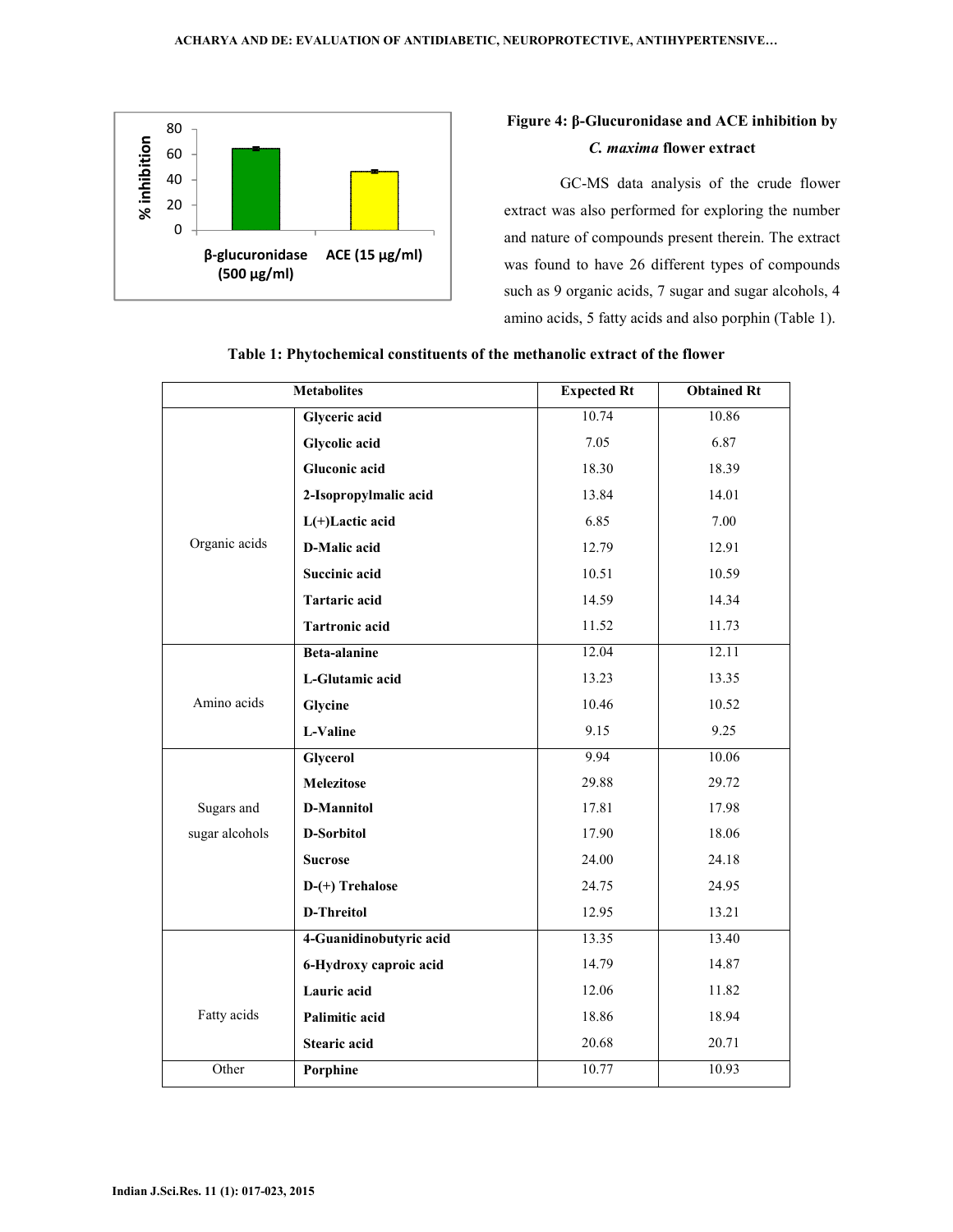Association of various organic acids, sugar, fatty acid and amino acid together in the flower is likely to have a synergistic effect on activities inhibiting enzymes.

# **CONCLUSION**

 The results of this *in-vitro* study clearly indicated that methanolic extract of *C. maxima* male flowers had considerable inhibitory activities against α-glucosidase (the key enzyme involved in type 2 diabetes), acetylcholinesterase (the key enzyme involved in memory impairment in Alzheimer's Disease), angiotensin converting enzyme (ACE, the enzyme responsible for inducing hypertension) and β-glucuronidase (the enzyme responsible for liver

- Al-Shaheen,S. J. A., Kaskoos, R. A., Hamad, K. J. and Ahamad, J. 2013. *In-vitro* antioxidant and α-amylase inhibition activity of *Cucurbita maxima.* Journal of Pharmacognosy and Phytochemistry, **2(2):**121-124.
- Caili, F., Huan, S., Quanhong, L. 2006. A review on pharmacological activities and utilization technologies of pumpkin. Plant Foods for Human Nutrition, **61:** 73-80.
- Cushman, D.W. and Cheung, H. S. 1971. Spectrophotometric assay and properties of the angiotensin-converting enzyme of rabbit lung.Biochem. Pharmacol., **20**: 1637-1648
- Ellman G. L., Courtney K. D., Andres, V. and Featherstone, R.M. 1961. A new and rapid colorimetric determination of acetylcholinesterase activity, Biochem. Pharmacol., **7**: 88-95.

disorder) thus suggesting its anti-diabetic, neuroprotective, anti-hypertensive and hepatoprotective potential respectively. These inhibitory potentials when found combined in one edible plant organ add much prophylactic and therapeutic virtues to its dietary value so as to be worthwhile in managing the diseases and disorders as mentioned and in providing the biochemical rationale for further clinical studies.

#### **ACKNOWLEDGEMENT**

 The authors acknowledge financial assistance from UGC (CAS) and DST-FIST programme.

### **REFERENCES**

- Gallaha, D., Schneeman, B.O. 1986. Nutritional and metabolic response to plant inhibitors of digestive enzymes. Adv. Exp. Med. Biol.*,* **199:**167-184
- Groner, E., Ashani, Y., Schorer-Apelbaum, D., Sterling, J., Herzig, Y. and Weinstock, M. E. T. 2007. The Kinetics of Inhibition of Human Acetylcholinesterase and Butyrylcholinesterase by Two Series of Novel Carbamates. Molecular Pharmacology, **71**: 1610-1617.
- Howes, M. R. and Houghton, P. J. 2003. Plants used in Chinese and Indian traditional medicine for improvement of memory and cognitive function. Pharmacology Biochemistry and Behavior, **75:** 513-527.
- Iqbal, Z, Nadeem, Q. K., Khan, M. N., Akhtar, M.S., Waraich, F.N. 2001. *In Vitro* Anthelmintic activity of *Allium sativum*, *Zingiber officinale*, *Curcurbita maxima* and *Ficus religiosa*. Int J Agri Biol., **3(4):** 454-45.